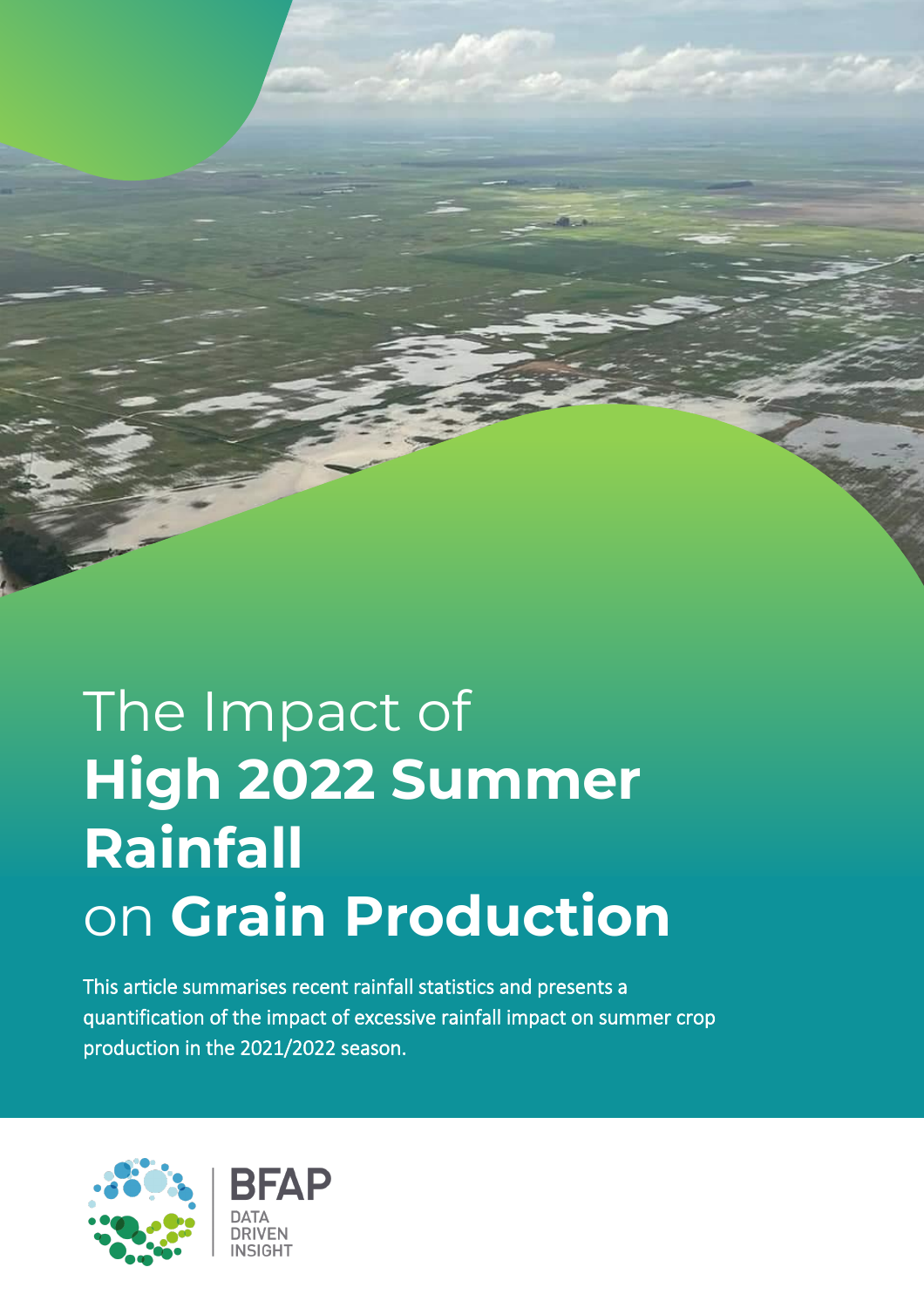DESPITE EXTREMELY WET CONDITIONS, PRICE IMPACTS ARE EXPECTED TO BE DAMPENED BY HIGH STOCK LEVELS. PRODUCTION IMPACTS ON SOYBEAN AND SUNFLOWER CROPS ARE EXPECTED TO BE LESS EXTENSIVE THAN THAT FOR MAIZE.

The rainfall to date for the summer grain production region in South Africa has been amongst the highest in more than a century, while the "season to date" average rainfall (the sum of October, November and December) of 338.66mm is very close the maximum of 353.66mm recorded in 1996 (Figure 1).



Figure 1: Summer Production Region Rainfall to Date

Source: WeatherSA (2022), BFAP (2022)

The biggest driver of the high-rainfall to date was the December contribution, which falls into the 99<sup>th</sup> percentile of an estimated distribution for the Western Free State's historical December rainfall records.



Figure 2: Western Free State December rainfall distribution vs. December 2021 Rainfall Source: WeatherSA (2022), BFAP (2022)

Multiple climate modelling platforms report 2022 as being a strong-signal La Nina year, according to the Southern Oscillation Index. However, it is clear from Figure 1 that a La Nina classification does not guarantee high rainfall or a large crop, and especially not high rainfall in any particular district in South Africa. It merely points to a higher probability of a wetter and cooler summer. In fact, Figure 3 illustrates the estimated distribution of "season to date rainfall" by climate cycle classification. The highest point of the distribution for La Nina years is not significantly higher than that of El Nino years, while seasons classified as La Nina and El Nino both seem to have higher average rainfall than observed in neutral years.



Figure 3: Rainfall to Date estimated density functions per climate cycle classification Source: WeatherSA (2022), BFAP (2022)

While it is true that the rainfall to date has been considerable, it also follows two above-average rainfall seasons in 2020 and 2021. In those years total rainfall (October to the following March), averaged over the summer grain production region, was 488mm and 561mm respectively. These three consecutive high-rainfall summer seasons lead to the significant and wide-spread water logging observed especially in the Western Free State.

The area impact was evident in the preliminary summer crop area estimates published by the Crop Estimates Committee on 28 January 2022. The Free State Maize area planted was estimated to be 82 000 hectares (4%) less than intended, while estimated soybean and sunflower area